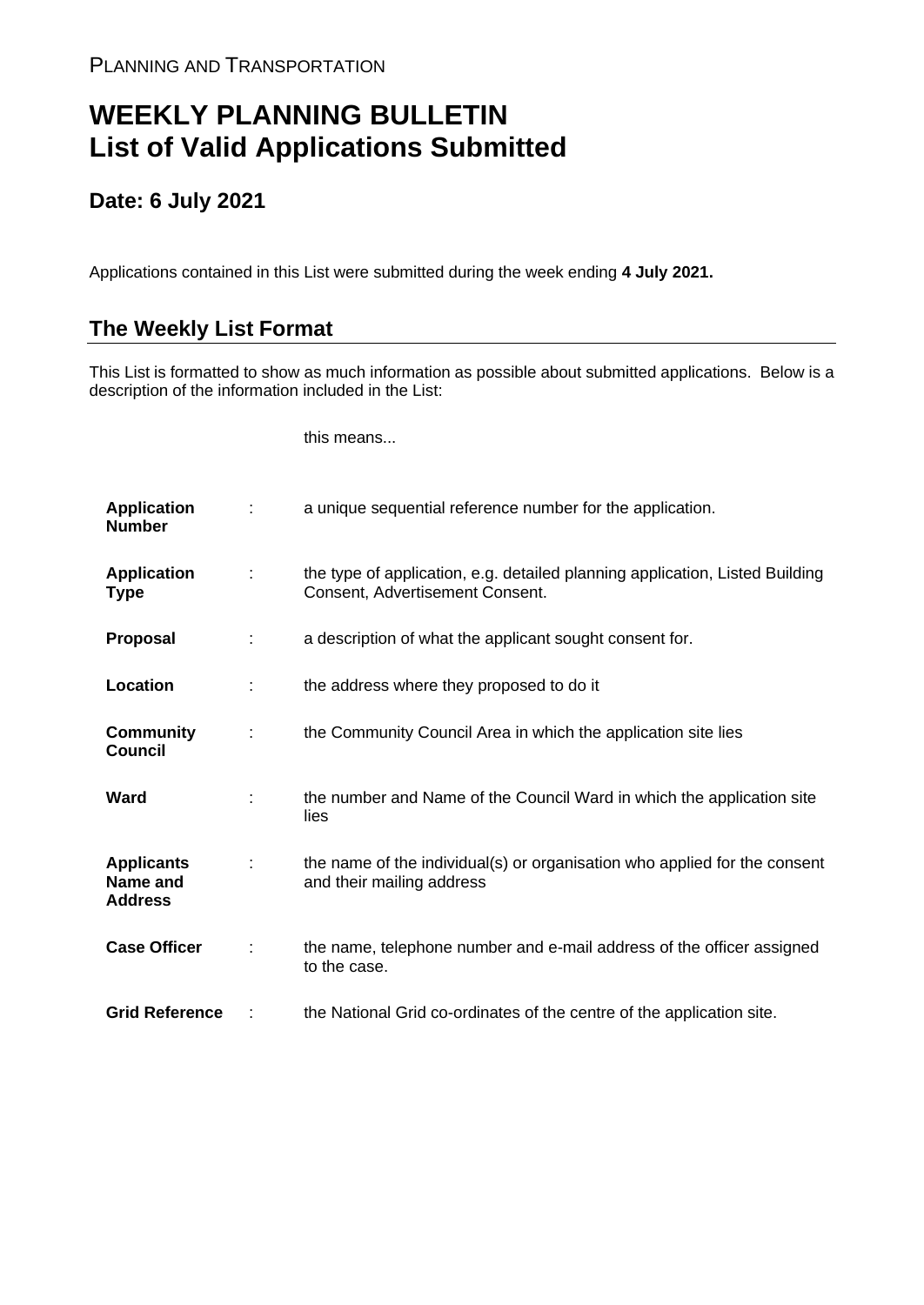| <b>Application No</b>                                                                                                                        | : P/21/0353/FUL                                                                                                                                                                                                                                                                              | <b>Earliest Date of</b><br><b>Decision</b> |                        | 5 August 2021 |
|----------------------------------------------------------------------------------------------------------------------------------------------|----------------------------------------------------------------------------------------------------------------------------------------------------------------------------------------------------------------------------------------------------------------------------------------------|--------------------------------------------|------------------------|---------------|
| <b>Application Type</b><br><b>Proposal</b><br><b>Location</b><br><b>Community Council</b><br><b>Ward</b><br><b>Applicant</b><br>Agent        | <b>Planning Permission</b><br>Change of Use of Land to Form Private Garden Ground<br>M'Dina Dunmore Falkirk FK2 8LY<br><b>Airth Parish</b><br>04 - Carse, Kinnaird and Tryst<br><b>Mr Andrew Mitchell</b>                                                                                    |                                            | <b>Hierarchy Level</b> | Local         |
| <b>Case Officer</b>                                                                                                                          | Stephen McClure (Tel. 01324 504702)<br>e-mail: stephen.mcclure@falkirk.gov.uk                                                                                                                                                                                                                |                                            |                        |               |
| <b>Grid Reference</b>                                                                                                                        | 289272 689420<br>View the application details                                                                                                                                                                                                                                                |                                            |                        |               |
| <b>Application No</b>                                                                                                                        | : P/21/0362/FUL                                                                                                                                                                                                                                                                              | <b>Earliest Date of</b><br><b>Decision</b> |                        | 5 August 2021 |
| <b>Application Type</b><br><b>Proposal</b><br>Location<br><b>Community Council</b><br><b>Ward</b><br><b>Applicant</b><br><b>Agent</b>        | <b>Planning Permission</b><br>Erection of 3 Dwellinghouses<br>The Paddock Moss Road Falkirk FK2 8RX<br>: Airth Parish<br>04 - Carse, Kinnaird and Tryst<br>Mrs Margaret Allan<br><b>James Baird Architecture</b><br>James Baird Auchmedden Ross Cottage Drive Ferniegair<br>Hamilton ML3 7WR |                                            | <b>Hierarchy Level</b> | Local         |
| <b>Case Officer</b><br><b>Grid Reference</b>                                                                                                 | : Kevin Brown (Tel. 01324 504701)<br>e-mail: kevin.brown@falkirk.gov.uk<br>287324 688423<br>View the application details                                                                                                                                                                     |                                            |                        |               |
| <b>Application No</b>                                                                                                                        | : P/21/0377/FUL                                                                                                                                                                                                                                                                              | <b>Earliest Date of</b><br><b>Decision</b> |                        | 30 July 2021  |
| <b>Application Type</b><br><b>Proposal</b><br><b>Location</b><br><b>Community Council</b><br><b>Ward</b><br><b>Applicant</b><br><b>Agent</b> | <b>Planning Permission</b><br><b>Extension to Dwellinghouse</b><br>69 Wallace Brae Drive Reddingmuirhead Falkirk FK2 0FB<br>Reddingmuirhead and Wallacestone<br>09 - Upper Braes<br>Mr Gordon Thomson                                                                                        |                                            | <b>Hierarchy Level</b> | Local         |
| <b>Case Officer</b><br><b>Grid Reference</b>                                                                                                 | Stewart Robson (Tel. 01324 504720)<br>e-mail: stewart.robson@falkirk.gov.uk<br>292409 677777<br>View the application details                                                                                                                                                                 |                                            |                        |               |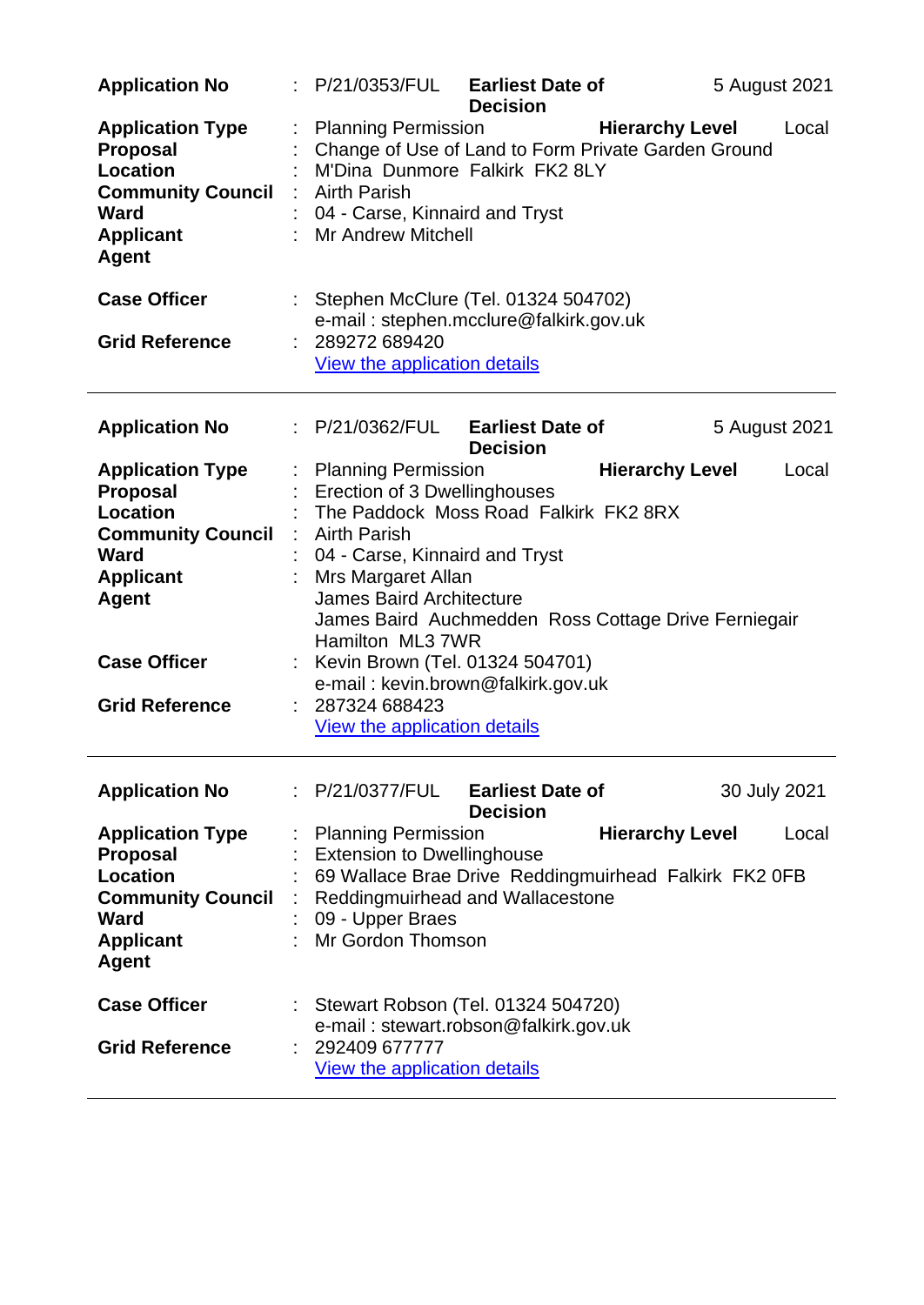| <b>Application No</b>                      |                      | : P/21/0378/FUL Earliest Date of<br>27 July 2021<br><b>Decision</b>                                                                 |
|--------------------------------------------|----------------------|-------------------------------------------------------------------------------------------------------------------------------------|
| <b>Application Type</b><br><b>Proposal</b> |                      | <b>Hierarchy Level</b><br>: Planning Permission<br>Local<br>Change of Use of and Alteration to Outbuilding to Form<br>Dwellinghouse |
| Location                                   | t                    | 44A Major's Loan Falkirk FK1 5QG                                                                                                    |
| <b>Community Council</b>                   | $\ddot{\phantom{a}}$ | No Community Council                                                                                                                |
| <b>Ward</b>                                |                      | 07 - Falkirk South                                                                                                                  |
| <b>Applicant</b>                           |                      | : Mr Richard Johnstone                                                                                                              |
| <b>Agent</b>                               |                      | <b>Arka Architects</b>                                                                                                              |
|                                            |                      | Adam Toleman The Loft The Tattie Kirk Cow Wynd Falkirk<br>FK1 1PU                                                                   |
| <b>Case Officer</b>                        |                      | : Kevin Brown (Tel. 01324 504701)                                                                                                   |
|                                            |                      | e-mail: kevin.brown@falkirk.gov.uk                                                                                                  |
| <b>Grid Reference</b>                      |                      | 288251 679480                                                                                                                       |
|                                            |                      | <b>View the application details</b>                                                                                                 |
| <b>Application No</b>                      |                      | : P/21/0379/FUL Earliest Date of<br>6 August 2021<br><b>Decision</b>                                                                |
| <b>Application Type</b>                    |                      | : Planning Permission<br><b>Hierarchy Level</b><br>Local                                                                            |
| <b>Proposal</b>                            |                      | <b>Extension to Dwellinghouse</b>                                                                                                   |
| <b>Location</b>                            | t                    | 29 Grahamsdyke Road Bo'ness EH51 9ED                                                                                                |
| <b>Community Council</b>                   |                      | : Bo'ness                                                                                                                           |
| <b>Ward</b>                                |                      | 01 - Bo'ness and Blackness                                                                                                          |
| <b>Applicant</b>                           |                      | : Mr and Mrs Blair and Emma Davidson                                                                                                |
| <b>Agent</b>                               |                      | Antonine Design                                                                                                                     |
|                                            |                      | Lorraine Hamilton Dixon 1 Riverview Terrace Grahamsdyke                                                                             |
|                                            |                      | Road Bo'ness West Lothian EH51 9ED                                                                                                  |
| <b>Case Officer</b>                        |                      | John Cooney (Tel. 01324 504705)<br>e-mail: john.cooney@falkirk.gov.uk                                                               |
| <b>Grid Reference</b>                      |                      | 300508 681220                                                                                                                       |
|                                            |                      | View the application details                                                                                                        |
|                                            |                      |                                                                                                                                     |
| <b>Application No</b>                      |                      | : P/21/0385/FUL<br><b>Earliest Date of</b><br>30 July 2021<br><b>Decision</b>                                                       |
| <b>Application Type</b>                    |                      | <b>Hierarchy Level</b><br><b>Planning Permission</b><br>Local                                                                       |
| <b>Proposal</b>                            |                      | <b>Extension to Dwellinghouse</b>                                                                                                   |
| <b>Location</b>                            |                      | 217 Grahamsdyke Street Laurieston Falkirk FK2 9LT                                                                                   |
| <b>Community Council</b>                   |                      | : Lower Braes                                                                                                                       |
| <b>Ward</b>                                |                      | 08 - Lower Braes                                                                                                                    |
| <b>Applicant</b>                           |                      | : Mr & Mrs David and Vivian Mckendry                                                                                                |
| <b>Agent</b>                               |                      | Vikki Rae                                                                                                                           |
|                                            |                      | Flat 17 25 Shrubhill Walk Edinburgh EH7 4FJ                                                                                         |
| <b>Case Officer</b>                        |                      | Julie Seidel (Tel. 01324 504880)                                                                                                    |
|                                            |                      | e-mail: julie.seidel@falkirk.gov.uk                                                                                                 |
| <b>Grid Reference</b>                      |                      | : 291284 679573                                                                                                                     |
|                                            |                      | <b>View the application details</b>                                                                                                 |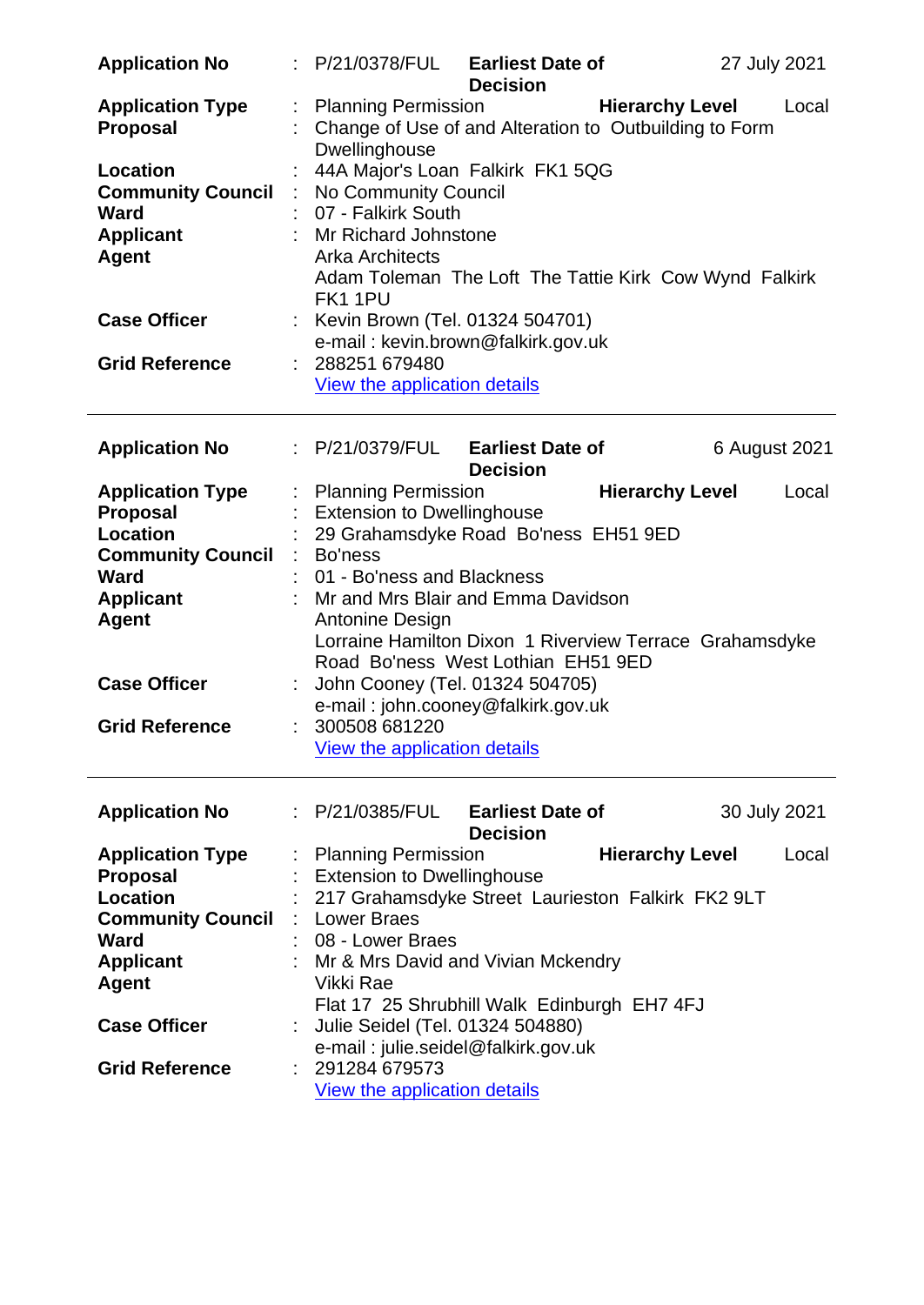| <b>Application No</b>                                                                                                                                                                        | P/21/0386/FUL Earliest Date of                                                                                                                                                                                                                                                                                                                                                 | <b>Decision</b> | 3 August 2021                   |
|----------------------------------------------------------------------------------------------------------------------------------------------------------------------------------------------|--------------------------------------------------------------------------------------------------------------------------------------------------------------------------------------------------------------------------------------------------------------------------------------------------------------------------------------------------------------------------------|-----------------|---------------------------------|
| <b>Application Type</b><br><b>Proposal</b><br><b>Location</b><br><b>Community Council</b><br><b>Ward</b><br><b>Applicant</b><br><b>Agent</b><br><b>Case Officer</b><br><b>Grid Reference</b> | <b>Planning Permission</b><br>Demolition of Outbuilding and Erection of New Outbuilding<br>24 Craighorn Drive Falkirk FK1 5NS<br><b>Falkirk South</b><br>07 - Falkirk South<br>Mr Gregor Scott<br><b>Barry Sturrock</b><br>Aretlea 233 Grahamsdyke Street Laurieston FK2 9NA<br>: Stewart Robson (Tel. 01324 504720)<br>e-mail: stewart.robson@falkirk.gov.uk<br>287388 678993 |                 | <b>Hierarchy Level</b><br>Local |
|                                                                                                                                                                                              | <b>View the application details</b>                                                                                                                                                                                                                                                                                                                                            |                 |                                 |
| <b>Application No</b>                                                                                                                                                                        | : P/21/0387/FUL Earliest Date of                                                                                                                                                                                                                                                                                                                                               | <b>Decision</b> | 5 August 2021                   |
| <b>Application Type</b><br><b>Proposal</b><br><b>Location</b><br><b>Community Council</b><br><b>Ward</b><br><b>Applicant</b><br><b>Agent</b><br><b>Case Officer</b>                          | <b>Planning Permission</b><br>Recladding and Renovation Works to Multi-Storey Flats<br><b>Glenfuir Court Glenfuir Court Falkirk</b><br>No Community Council<br>07 - Falkirk South<br><b>Falkirk Council</b><br><b>Falkirk Council</b><br>Thomas Valentine Social & Commercial Design Abbotsford<br>House Davids Loan Falkirk FK2 7JZ<br>John Cooney (Tel. 01324 504705)        |                 | <b>Hierarchy Level</b><br>Local |
| <b>Grid Reference</b>                                                                                                                                                                        | e-mail: john.cooney@falkirk.gov.uk<br>286858 679883<br>View the application details                                                                                                                                                                                                                                                                                            |                 |                                 |
| <b>Application No</b>                                                                                                                                                                        | : P/21/0389/FUL Earliest Date of                                                                                                                                                                                                                                                                                                                                               | <b>Decision</b> | 3 August 2021                   |
| <b>Application Type</b><br><b>Proposal</b><br>Location<br><b>Community Council</b><br><b>Ward</b><br><b>Applicant</b><br><b>Agent</b>                                                        | <b>Planning Permission</b><br><b>Extension to Dwellighouse</b><br>6 Ercall Road Brightons Falkirk FK2 0RS<br><b>Brightons</b><br>09 - Upper Braes<br>: Mr Jamie & Kathryn Allan<br>I Line Designs<br>William Smith 10 Philip Street Falkirk FK2 7JE                                                                                                                            |                 | <b>Hierarchy Level</b><br>Local |
| <b>Case Officer</b>                                                                                                                                                                          | Kevin Brown (Tel. 01324 504701)<br>e-mail: kevin.brown@falkirk.gov.uk                                                                                                                                                                                                                                                                                                          |                 |                                 |
| <b>Grid Reference</b>                                                                                                                                                                        | : 293246 677495<br><b>View the application details</b>                                                                                                                                                                                                                                                                                                                         |                 |                                 |